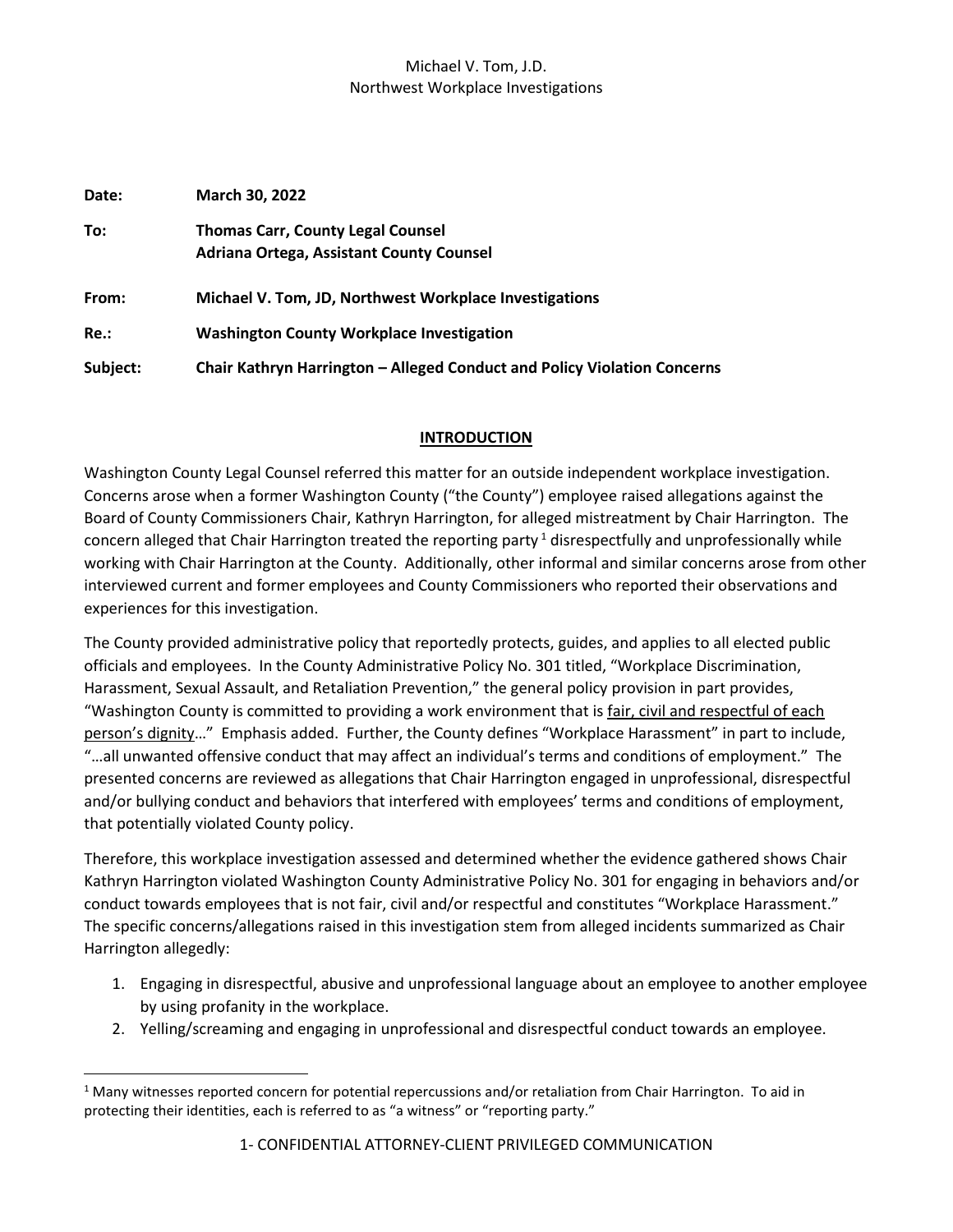- 3. Using disrespectful body language towards employees and others during meetings.
- 4. Engaging in intimidation, condescension and/or rudeness towards County employees.

# **INVESTIGATION SUMMARY**

### **Witnesses Interviewed<sup>2</sup>**

Interviews of twenty-one witnesses included current and former Washington County employees, Washington County Commissioners, one non-employee and Chair Kathryn Harrington. The interviews sought to gather information and evidence relevant to the allegations raised for policy assessment through this investigation. One anonymous complainant and another witness that communicated their general awareness of concerns and allegations against Chair Harrington were not interviewed for this investigation.

### **Documents and Evidence Considered**

- 1. Washington County Administrative Policy Sect. 301 Human Resources, "Workplace Discrimination, Harassment, Sexual Assault, and Retaliation Prevention," adopted 1/7/20.<sup>3</sup>
- 2. Reporting Party email "Dealing with Difficult Situation," dated June 17, 2021 to County Administrator, Tanya Ange.
- 3. Email to investigator regarding a witness observations dated February 1, 2022.

# **Summary, Analysis and Findings**

**Question for overall determination of the below allegations nos. 1-4: Did Chair Kathryn Harrington violate Washington County Administrative Policy No. 301 because she engaged "Workplace Harassment" behaviors and/or conduct towards employees that was not fair, civil and/or respectful?**

**Analysis of Concern/Allegation 1:** Engaging in disrespectful, abusive and unprofessional language about an employee to another employee by using profanity in the workplace.

The reported incident involved Chair Harrington speaking with a county administrator during a virtual meeting about another employee. Chair Harrington reportedly complained to the administrator, "It was like a F\*\*\* you from (employee's name)." The Chair reportedly made the comment in reaction to the employee's open meeting comment and response to the Chair, "Thank you for that suggestion, we will look into it." The Chair's "F\*\*\* you" comment to the administrator reportedly occurred during a work meeting and it was loud enough that the employee being discussed directly overheard the comment through the adjoining office wall. The employee was reportedly upset, crying. The employee mentioned the Chair's comment with County Legal Counsel when by chance, County Counsel encountered the employee crying in the hallway. Chair Harrington's overheard

<sup>&</sup>lt;sup>2</sup> All witnesses provided their verbal consent for audio recording of their virtual video interviews conducted remotely due to Covid-19 precautions.

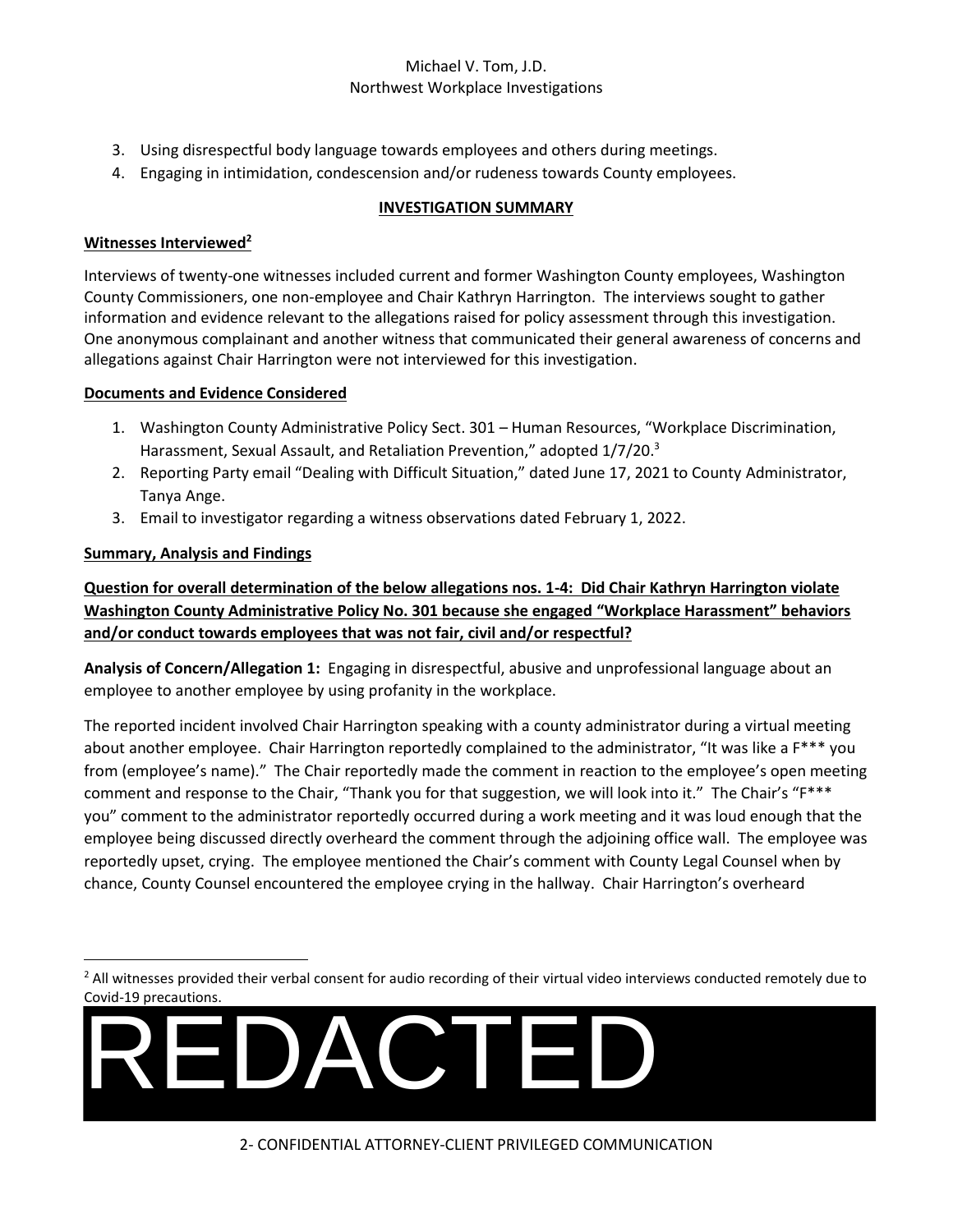comment reportedly upset the employee to the degree that the employee left their office to work in another workspace across the hallway.

In the administrator's investigatory interview, the administrator reported and confirmed Chair Harrington's alleged comment as noted above. The administrator reported that although the administrator's office door was closed, "the office walls are thin" and the aggrieved employee's office happens to adjoin the administrator's office. The administrator reported that this employee apparently overheard Chair Harrington's comment through the wall. The administrator reported after the meeting with the Chair that the administrator saw the aggrieved employee upset and crying about the comment. The administrator understood that the employee encountered and spoke with County Counsel to discuss the Chair's overheard comment. The administrator reported when Chair Harrington learned that the employee overheard the Chair's comment, the Chair was remorseful. The administrator reported that the Chair tried to "be nice" to the impacted employee after learning that the employee heard the Chair's comment.

In the investigatory interview with the impacted employee, the employee reported that Chair Harrington is "unpredictably volatile" and you "never know which Kathryn you are going to get." The employee described the Chair as "Jekyll and Hyde," and reported that the Chair can be straight-forward and happy one moment and then in the next moment will raise her voice and appear unhappy. The employee reported directly hearing Chair Harrington and the administrator's conversation through a shared office wall. Leading up to the comment, the employee reported that they presented to the Board of Commissioners and the Chair reportedly seemed upset about County staff appearing in front of city councils and interacting with the cities without the Chair's knowledge. In the employee's investigatory interview, the employee reported saying something like "Oh, ok, sure," in response to the Chair's concern in the Board meeting. The employee reported that later outside the meeting, the employee overheard Chair Harrington through the office wall complaining to the administrator, "When (employee's name) said 'yes,' I know what she was thinking, 'F\*\*\* you.'" In the investigatory interview of the aggrieved employee, the employee reported the comment upsetting, and that the Chair later appeared apologetic only because the employee overheard the comment through the wall. Additionally, the employee reported that the Chair is the reason the employee is leaving their employment with the County.

**Chair Harrington's Response:** In Chair Harrington's investigatory interview, she reported concerns about a comment the County employee made during a public meeting. Chair Harrington reported that she later spoke virtually with the administrator and questioned what the employee was thinking by making the comment. Chair Harrington reported saying, "That was like a F\*\*\* you from (employee's name)." Chair Harrington reported that the County installed soundproofing because of the incident of the employee overhearing her comment to a county administrator. Chair Harrington reported that she knew that the employee was upset and crying because of her comment. Chair Harrington reported that she has not apologized to the employee.

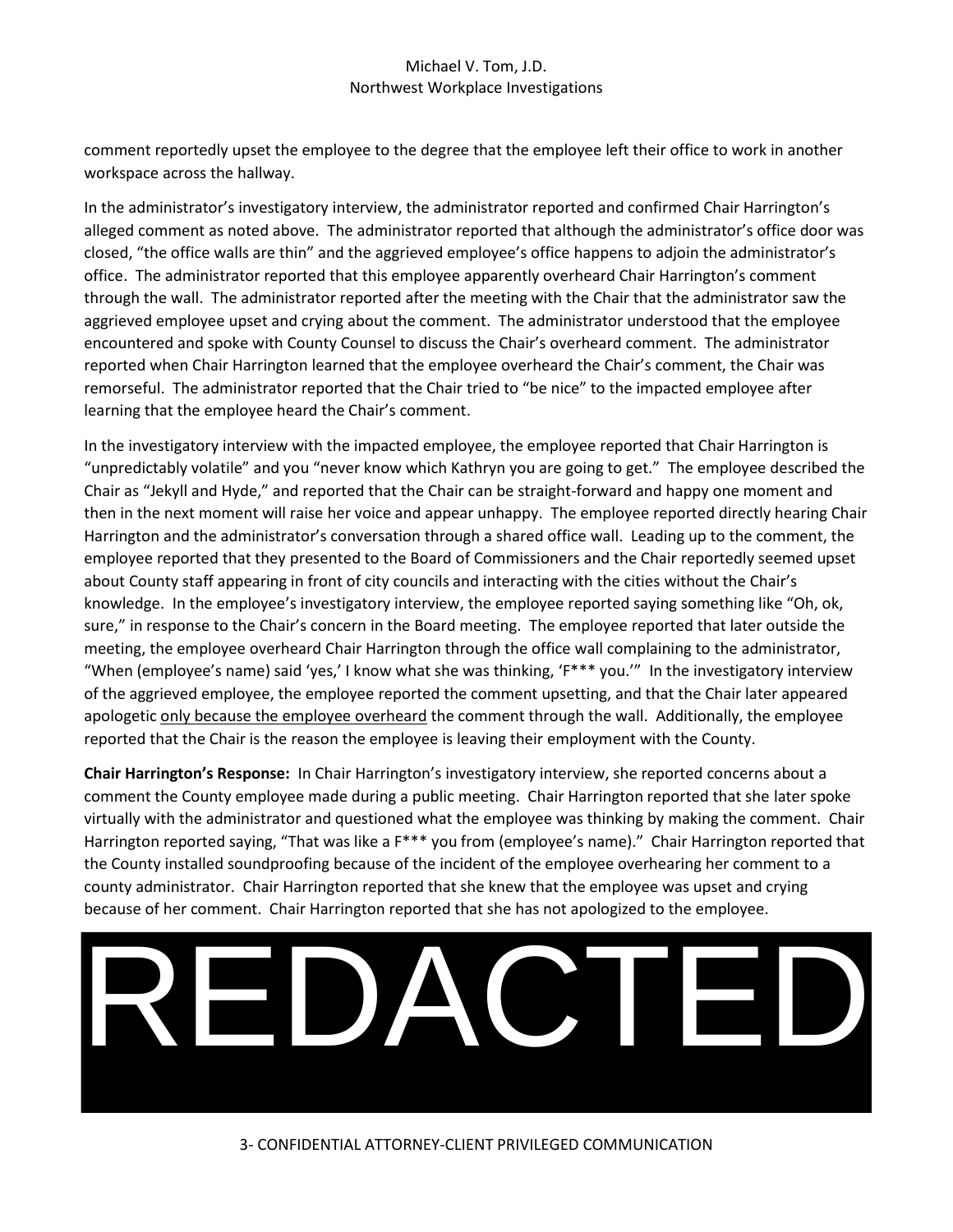

**Analysis of Concern/Allegation 2:** Yelling/screaming and engaging in unprofessional and disrespectful conduct towards an employee.

The incident involved Chair Harrington allegedly being upset by the reporting employee's error of sending the wrong version of a letter (testimonial information) to the Metro Council that was inconsistent with the Chair's actual position and testimony. The mistake and incident reportedly publicly embarrassed the Chair. Upon discovering the error, the Chair reportedly confronted the reporting employee about the mistake. The reporting employee alleged that the Chair yelled/screamed and raised her voice at them. The reporting employee reportedly responded that the Chair needed to stop talking "in that way," and, "When you calm down, we can take care of this."<sup>4</sup> The reporting employee reported the incident caused the employee to use sick time away from work and caused the employee to complain and allege to the County Administrator and Human Resources that the Chair created an abusive work environment. In the reporting employee's investigatory interview, the employee reported that they left County employment because of the incident and ongoing concerns with Chair Harrington.

The reporting party in their investigatory interview also reported that Chair Harrington treats others in the workplace disrespectfully. The reporting party reported that while the Chair could be nice and delightful, she also interrupted, spoke down to the employee and others, rolled her eyes and made faces during meetings. The reporting party further reported that the Chair slams her office door, yells in the hallway and sometimes reportedly threatens and uses harsh language with the other elected officials.

An interviewed employee reported that the wrong letter was sent to the Metro Council. The employee reported that Chair Harrington appeared agitated, upset, embarrassed and ashamed by the mistake. The employee reported that the Chair went to the reporting party's office and the employee heard a loud exchange of voices between the Chair and the reporting employee. Later, in the Chair's office, the employee reported that the Chair and the reporting party continued discussing the error. The Chair reportedly said that she was ashamed, embarrassed and was "made a fool" in front of her former colleagues because the wrong letter was sent. The

<sup>4</sup> During the investigatory interview, the reporting party reported another incident during the Fall of 2019 in which Chair Harrington "blew up" at the reporting employee. The reporting employee told Chair Harrington to "take a deep breath," and, "there was no need to get excited."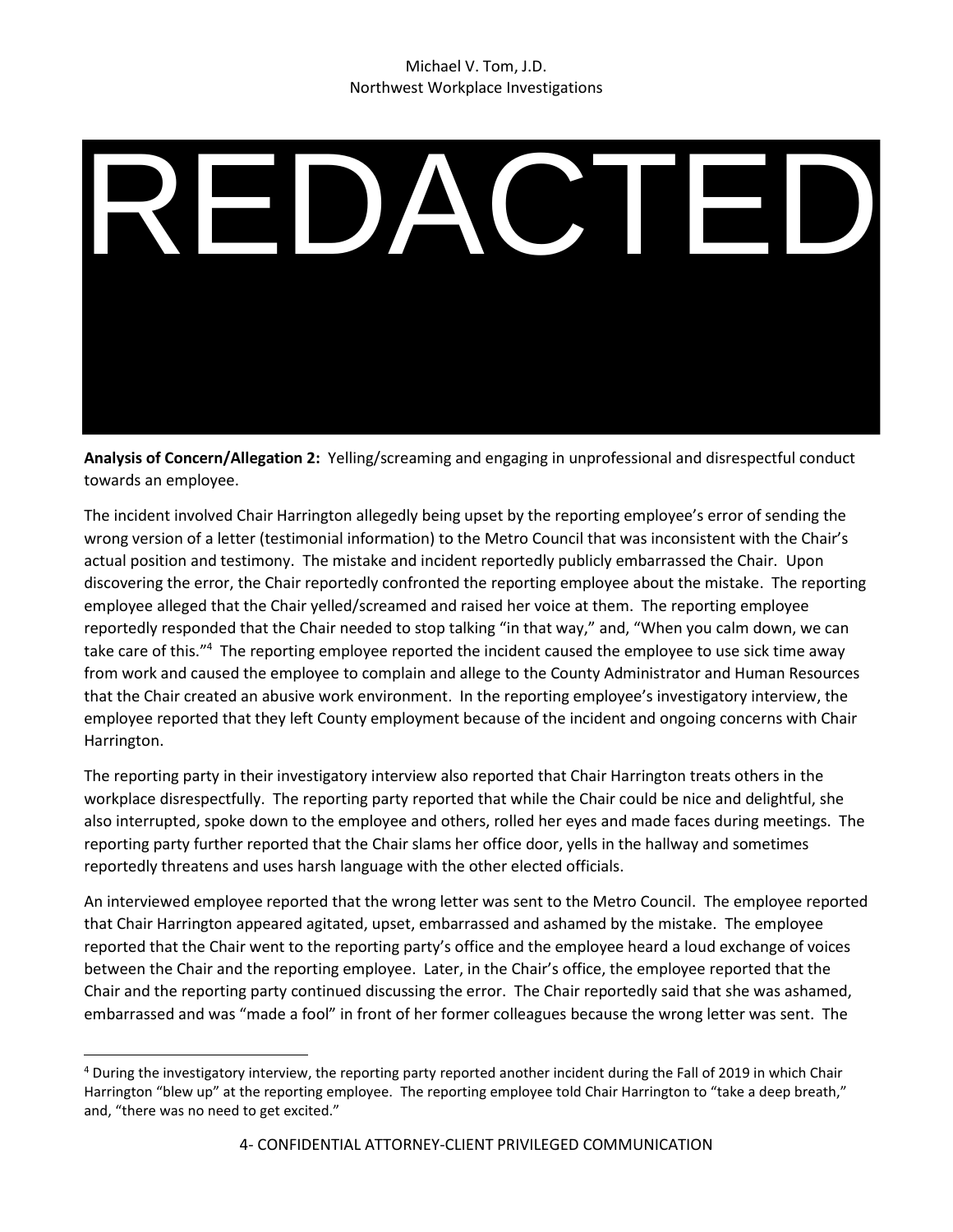witness further reported that the Chair stood and used an elevated voice, had a flushed face and watery eyes. The witness reported that the reporting party sat and spoke with an elevated voice and red face. The witness observed the reporting party telling the Chair, "I can't do this right now, I'm emotional and we can talk when you calm down." The witness noted that the reporting party then "stormed out of the Chair's office." The witness reported that the Chair sat down and cried. The witness reported that the Chair's behavior during the incident did not rise to the level of bullying or intimidation, but it was "an emotional and loud exchange" between the Chair and the reporting employee.

In another witness investigatory interview, the witness observed the Chair red-faced, teary and yelling about something wrong in a report while standing next to the reporting party. The reporting party effectively said to the Chair, "stop talking to (to the employee) that way," and the reporting employee responded that reporting party, "was not talking to her until she (the Chair) calmed down," and, "it was a little mistake." The witness could not hear the Chair clearly or even all of the conversation, but to the witness, it appeared to be "yelling and a commotion." The witness reported seeing the reporting party really upset and sobbing because of the Chair's behavior. The witness noted it was embarrassing and public and the Chair "shredded and dressed (the reporting employee) down." The witness reported personally experiencing a similar interaction by the Chair directed at them and reported that the Chair is not professional, respectful or civil in these types of interactions.

A third interviewed witness reported hearing the incident from a nearby work area. The witness reported hearing Chair Harrington's through her closed office saying, "No, no, no." The witness described the Chair's voice as raised and angry and the witness heard the reporting party tell the Chair to calm down. The witness also heard the reporting party respond to the Chair, "I'll calm down after you calm down." The witness reported hearing Chair Harrington's louder tone and reported the reporting party tried to defend their self, but did not yell back at the Chair. The witness reported that the Chair engages in disrespectful behaviors and was "getting away" with treating the reporting party poorly.

A fourth interviewed witness reported overhearing a loud incident between the Chair and the reporting party. The witness reported hearing the Chair engaged in "maniacal screaming that escalated to abuse." The witness reported hearing the reporting party tell the Chair, "You don't get to talk to me that way," as the Chair "stormed past me." From the incident, the interviewed witness reported that the County Administrator met with the Chair for "two hours" to calm the Chair down. The witness reported that the Chair's conduct and behaviors are a "resource and energy suck." The witness reported their opinion that Chair Harrington's behavior is unprofessional, fear-based actions, and egregious behavior that negatively impacts the office staff.

A fifth interviewed witness described hearing a "heated" incident between Chair Harrington and reporting party. The reporting party told the Chair something about, "I don't like the way you're talking to me," and, "when you're ready to calm down, we can talk (about this)." The witness reportedly also heard the reporting party tell Chair Harrington that it was "not a healthy work environment" before leaving Chair Harrington's office.

**Chair Harrington's Response:** In her investigatory interview, Chair Harrington reported that the reporting employee's mistake caused her embarrassment. She reported feeling that she let her colleagues and the Metro Council down because the wrong sent letter did not accurately reflect the County Commission and others' position. Chair Harrington reported that after discovering the mistake, the reporting employee came to the Chair's office to try to assess the error. The reporting employee reportedly tried to diminish the incident by claiming initially that the reporting party did not make a mistake and later saying that it was a "small matter."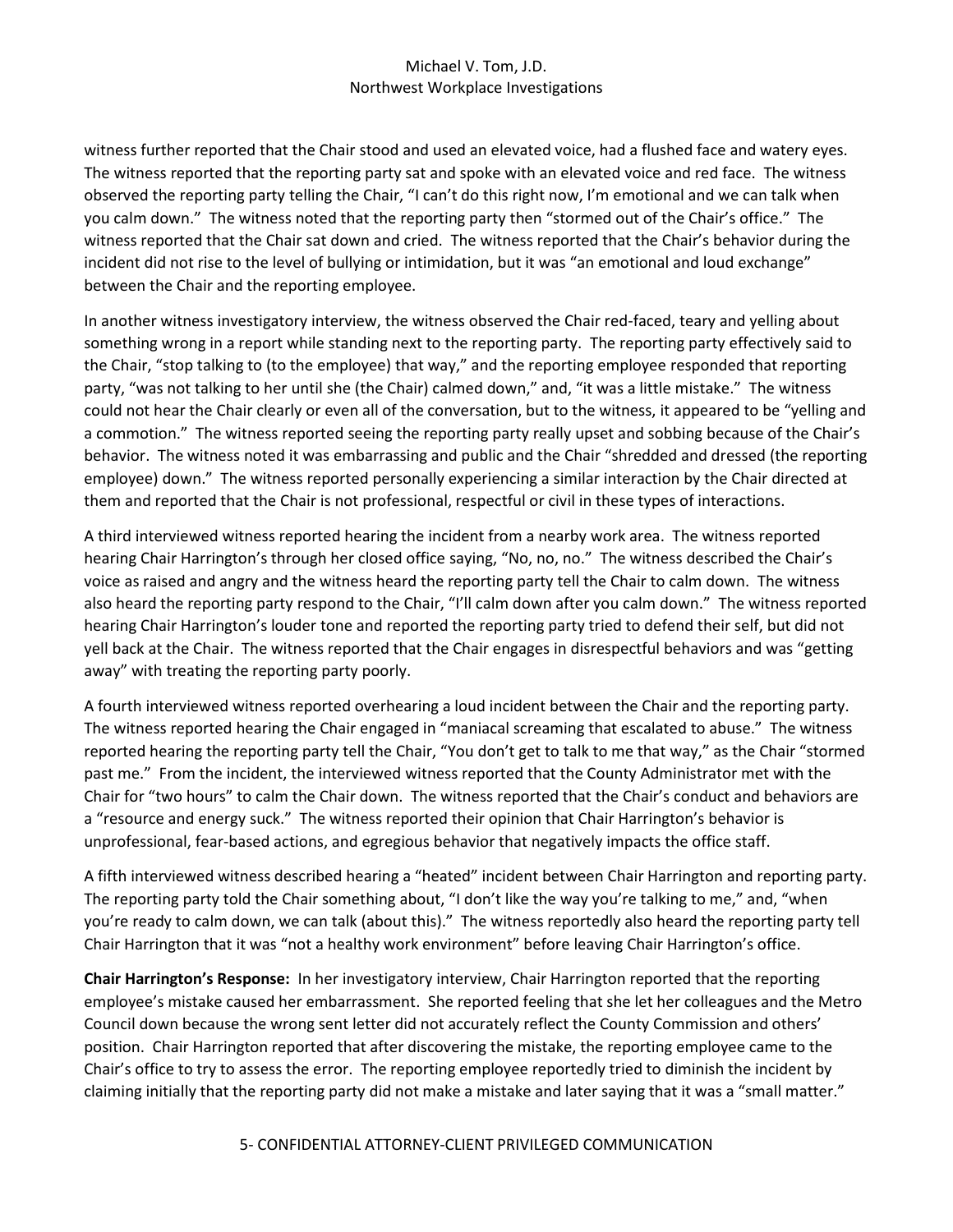The Chair reported that she reviewed documents on a monitor screen with the reporting employee to assess the error and the Chair's voice was "animated." However, the Chair denied "yelling or screaming" during the incident. The Chair reported that the reporting employee had an angry voice. Chair Harrington reported at one point the reporting employee told the Chair not to talk to her "in that tone," and, "do not talk to me like this." The reporting employee then left the Chair's office and reportedly left work for the day. The Chair reported that she told another employee who was present at the incident that it was embarrassing and that employee should not need to see it (the interaction/behaviors of the reporting employee). The Chair reported that she went to the County Administrator to report the mistake/incident. The Chair reported her embarrassment and that she cried in the Administrator's office. Some weeks later, Chair Harrington reported that she told other County officials she could no longer work with the reporting employee who made the mistake and the reporting employee separated their employment with the County.



**Analysis of Concern/Allegation 3:** Using disrespectful body language towards employees and others during meetings.

One interviewed witness reported that in public meetings, Chair Harrington indicates disinterest or becomes "short" with presenters by "rolling" her eyes, becomes "short" and/or moves onto other agenda items. The witness reported that Chair Harrington sometimes is "thrown off" or flustered if a meeting does not go as planned by the agenda.

Another witness reported that Chair Harrington's face tightens and she shuts down with crossed arms and sits back when the Chair is not happy during a meeting. The witness reported seeing the Chair engage in some "eye

6- CONFIDENTIAL ATTORNEY-CLIENT PRIVILEGED COMMUNICATION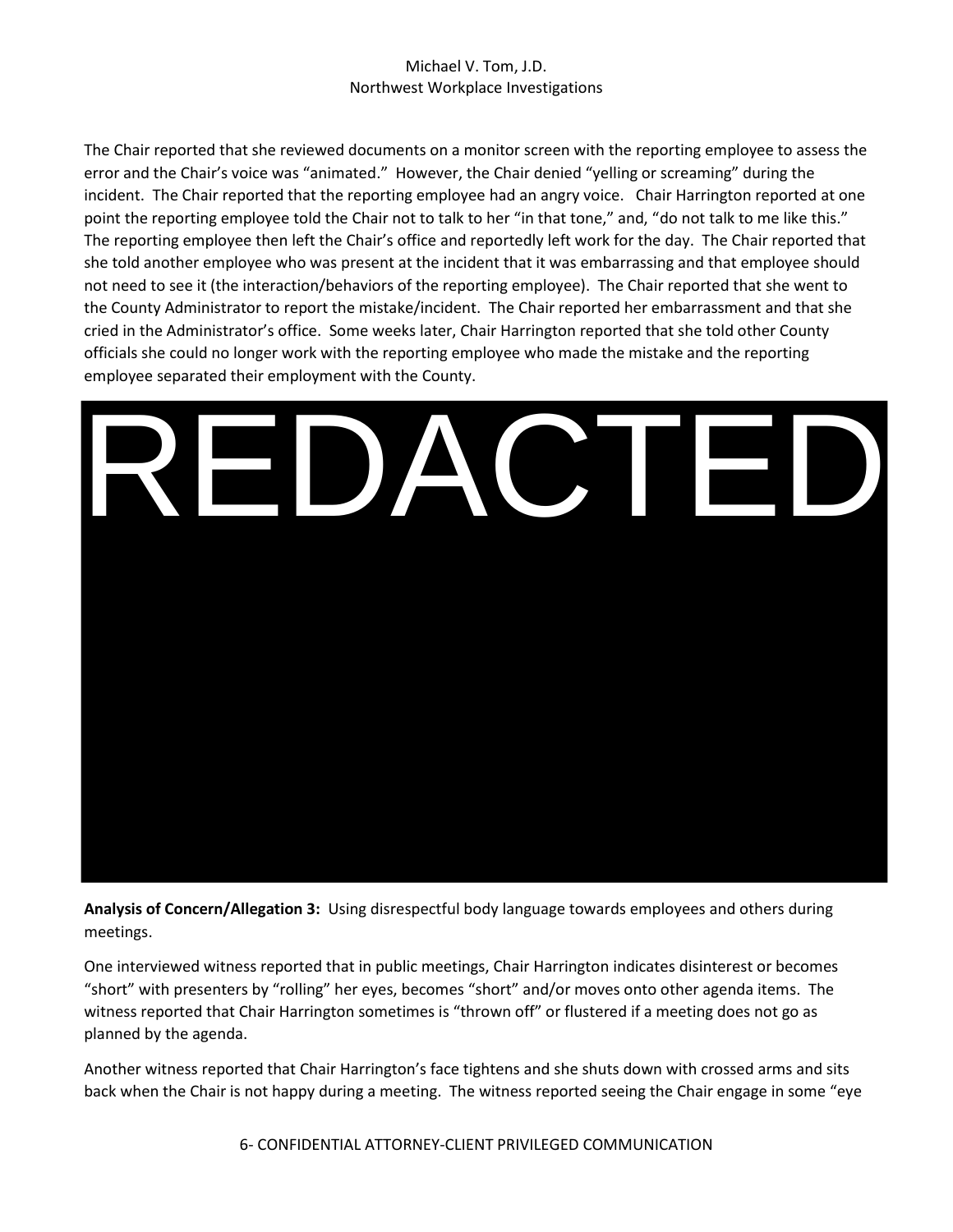rolling" in apparent disagreement with the speaker. The witness reported that Chair Harrington "has a strong personality and does not suffer fools."

Another interviewed witness reported during meetings, the Chair occasionally will "eye-roll" and use very expressive faces with her eyes wide and raised eyebrows.

Another interviewed witness reported that Chair Harrington engages in heavy sighing, rolling her eyes and putting her hand on her head when she is frustrated. The witness reported that the Chair also makes statements indicating her frustrations and patience is wearing thin.

Another interviewed witness reported that many of the Board of Commissioners engage in rolling eyes. The witness reported that it was a natural human reaction and not because of "active disrespect" or unkindness. The witness added that it might be a response to move the meeting agenda along.

One interviewed witness reported that Chair Harrington rolls her eyes, furrows her brow and interrupts Board Commissioners and staff during Board meetings. The witness reported that Chair Harrington is not respectful or civil and retaliates.

**Chair Harrington's Response:** Chair Harrington reported that she tries to "catch" herself from using the alleged body language. She reported that on one occasion a commissioner called to the Board's attention that the Chair did not agree with some discussion point because of Chair Harrington's apparent facial or body language during the meeting.



**Analysis of Concern/Allegation 4:** Engaging in intimidation, condescension and/or rudeness towards County employees.

One witness reported that they observed Chair Harrington express frustration towards others. The witness reported that Chair Harrington becomes curt and has a different cadence to her voice that is clearly expressing her unhappiness and displeasure. The witness reported the Chair is stern and direct, and at times the Chair borders on being unprofessional. The witness reported that the communication style makes others (employees) feel uncomfortable because of the Chair's position of power.

Another interviewed witness reported in their investigatory interview that Chair Harrington is not self-aware

7- CONFIDENTIAL ATTORNEY-CLIENT PRIVILEGED COMMUNICATION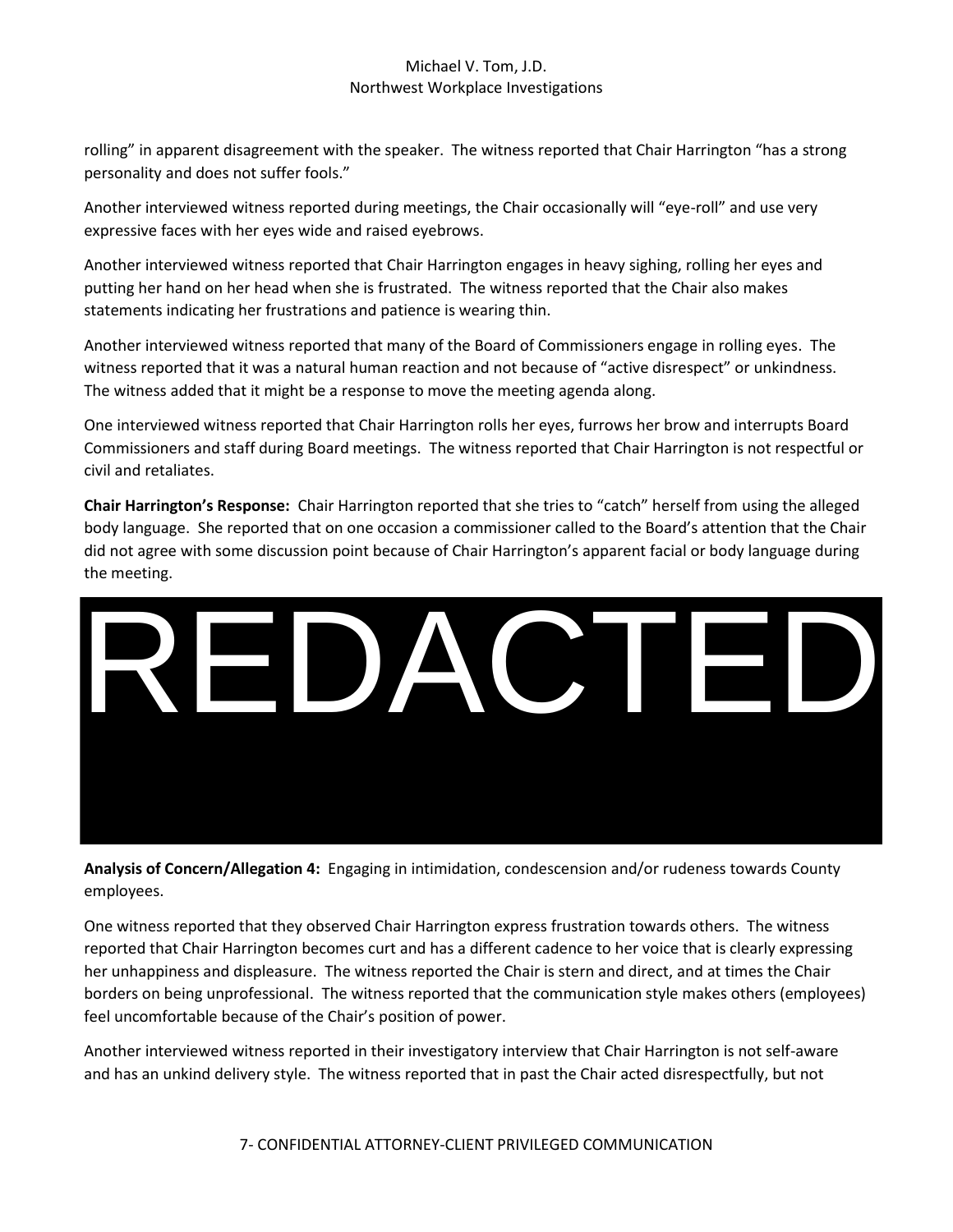within the last six months. The witness reported, the Chair's conduct has improved. The witness reports being unsure if Chair Harrington engages in disrespectful behaviors anymore.

Another interviewed witness reported that in the first three weeks of working with Chair Harrington, the witness saw the Chair "screaming" at another employee. The witness described the Chair's behavior as hostile and abusive and "way beyond unprofessional." The witness described Chair Harrington's behavior as "trauma, fearbased, 'Devil wears Prada' behaviors that put everyone on alert." The witness reported that they saw Chair Harrington's impact on other employees as upsetting. In two situations the witness saw employees in tears and one of the employee's hands shook. The witness reported that the Chair's behaviors impact the office and the County staff are "jumping to attention" because of their fear (of the Chair). The witness reported in the past 3-4 months that the Chair became more supportive and "over-the-top intentional" to show kindness towards others.

Another interviewed witness reported that Chair Harrington yelled at one particular employee on two different occasions. The witness reported observing concerning, upsetting and disrespectful behavior from the Chair. The witness reported seeing employees crying, upset and/or embarrassed by the Chair's behaviors towards them. The witness reported that if the Chair was an employee, "there'd be discipline because of (the Chair's) disrespectful and unprofessional behaviors."

Another interviewed witness reported that Chair Harrington in 2019 engaged in intimidation and made "sharp" comments if there was disagreement. The witness reported the Chair was "condescending and spoke down to you." The witness reported that Chair Harrington sometimes "cuts off" people in public meetings and makes direct (unkind) comments. The witness expressed that it would be better if the Chair held the conversations in a private setting. The witness reported one instance of the Chair raising her voice and yelling at the witness in front of County staff. The witness reported confronting Chair Harrington about the behavior that the Chair did not engage in the behavior again. The witness reported that the Chair gets angry and "moves on without realizing the collateral damage." The witness reported that Chair Harrington "cannot see herself, is not reflective, and lacks emotional intelligence." The witness reported that Chair Harrington could benefit from a coach that she could trust to provide (honest) feedback that might differ from the Chair's perspective.

Another interviewed witness reported hearing "loud screaming" from Chair Harrington and described the Chair as "not the kindest to work with." The witness reported that Chair Harrington does not give others the benefit of the doubt or allow others grace. The witness reports that Chair Harrington is creating a work environment where staff want to leave and they are on "pins and needles" and sometimes crying because of interactions with the Chair. The witness reported one example when the Chair singled out a (now former) employee and "humiliated him in front of the Board."<sup>5</sup> The witness reported that the Chair treated the employee rudely because of her power differential with the employee. The witness reported that the Chair is not always civil in her interactions and engages in disrespectful conduct (in the workplace) at times. The witness also reported that Chair Harrington is brilliant, has great ideas and is good for the County. However, the witness reported that

 $5$  There were other witnesses that similarly described the incident towards the (now former) employee as "targeted" and "rude" behavior towards the employee. The Chair apparently told the employee to sit near the wall and not at the conference table with the other meeting attendees. Chair Harrington reported the employee was not invited to the meeting and she questioned the employee's presence and suggested political motivation for attending the meeting.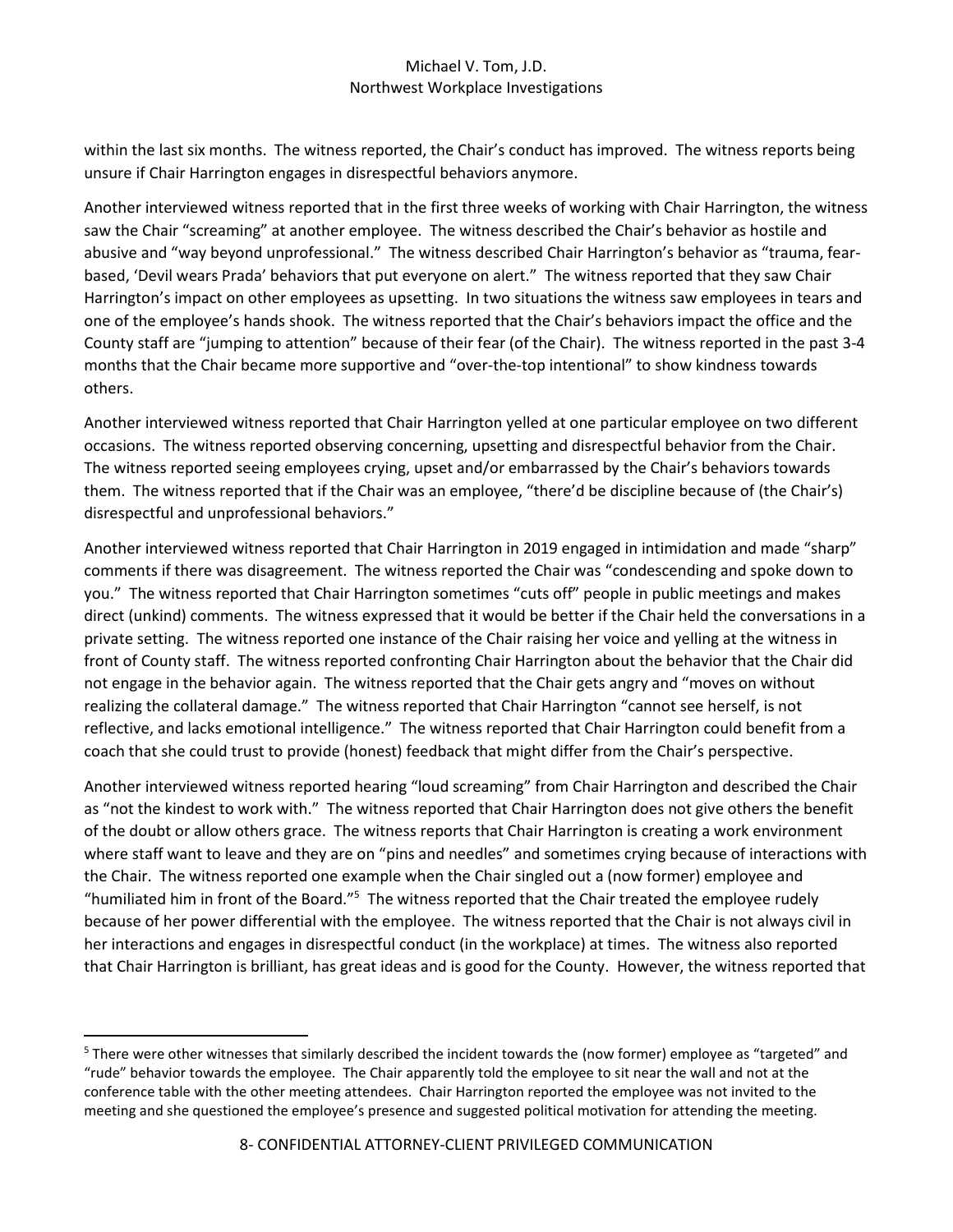the Chair "doesn't have to destroy careers to do it and people are leaving or don't want to work with her," and, "her behavior needs to change."

Another interviewed witness reported not seeing Chair Harrington engage in any unfair, undignified and/or disrespectful behaviors. The witness further reported no witnessing any humiliating or shaming behaviors by Chair Harrington. The witness reported that Chair Harrington does "not have a great filter" and is blunt and direct (in her communications). The witness reported that now with Tanya Ange as the County Administrator, there is a buffer between Chair Harrington (and employees). The witness reported there are now less concerns raised about the Chair.

A number of witnesses reported that Chair Harrington (as well as other Commissioners) uses an abrupt, blunt and direct communication style. From some reporting witnesses, they observed it was difficult to determine whether Chair Harrington's communication and conduct rose to disrespectful or unprofessional behaviors. One witness believed that Chair Harrington's conduct probably did not violate policy. However, in their opinion Chair Harrington creates an environment of hostility and shows poor leadership.

A number of witnesses described Chair Harrington's communication style as using intimidation, using a demeaning tone, "not being a team player," and engaging in public embarrassment of people. One of these witnesses questioned "the tone at the top" from Chair Harrington because of her treatment of people. Some witnesses reported that the Chair is not a "people person."

**Chair Harrington's Response:** In her investigatory interview, Chair Harrington reported that she is not rude and does not interrupt employees. She reported that no one told her that anyone (County employee) felt bullied or intimidated or had cried or been fearful because of the Chair's alleged behaviors. In response to allegations that she is condescending or disrespectful, Chair Harrington reported that she has high expectations and expects high quality and accountability from County employees. Chair Harrington reported her appreciation for County employees who she described as smart and dedicated. She further reported that "people have grown and improved with more career development and training support," that she partially attributes to the change in the work culture that she brought when becoming the new Chair of Washington County's Board of County Commissioners.

REDACTED DACT